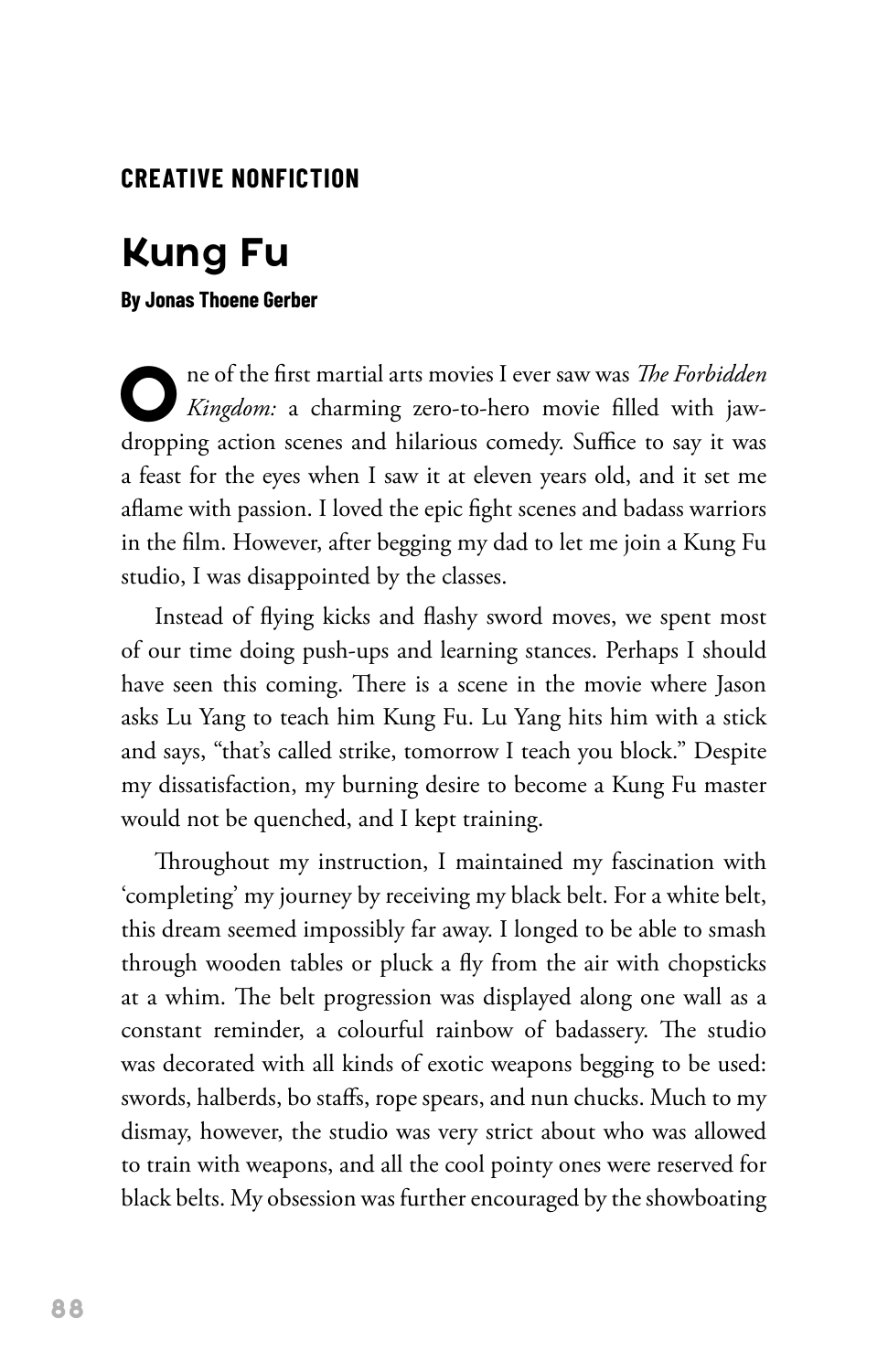of older students; one of the younger black belts loved to show off his wallflip to newer students. Each nugget of awesomeness kept me coming back for more.

I spent six years training. Kung Fu was a rock to me through all the changes and confusion of middle and high school. Tears, laughter, and everything in between were shared at the studio. Despite the challenges of the training, the instructors always kept the student's enjoyment as a priority. The monotonous repetition of techniques was broken up by games of dodgeball or water balloon fights. Whenever I felt stressed or overwhelmed with other parts of my life, I could find solace in my training.

As might be expected, my Kung Fu training was far different from what I had seen in *The Forbidden Kingdom.* The brutal, fastpaced realities of self-defense differ vastly from the flashy, extensive fight scenes seen in action movies. Focus was placed on practical, efficient techniques over ostentatious ones. My disappointment was multiplied by the endless repetition of mundane techniques. The curriculum was quite comprehensive for practical self-defense; we covered striking, takedowns, ground fighting, weapon use, weapon defense, and supplemental movements such as dive rolls, flips, and high jumps. There was an insane amount of content to learn; the curriculum only reset annually, so each month came with its own subject. In retrospect, I'd be hard-pressed to say I achieved any degree of "mastery."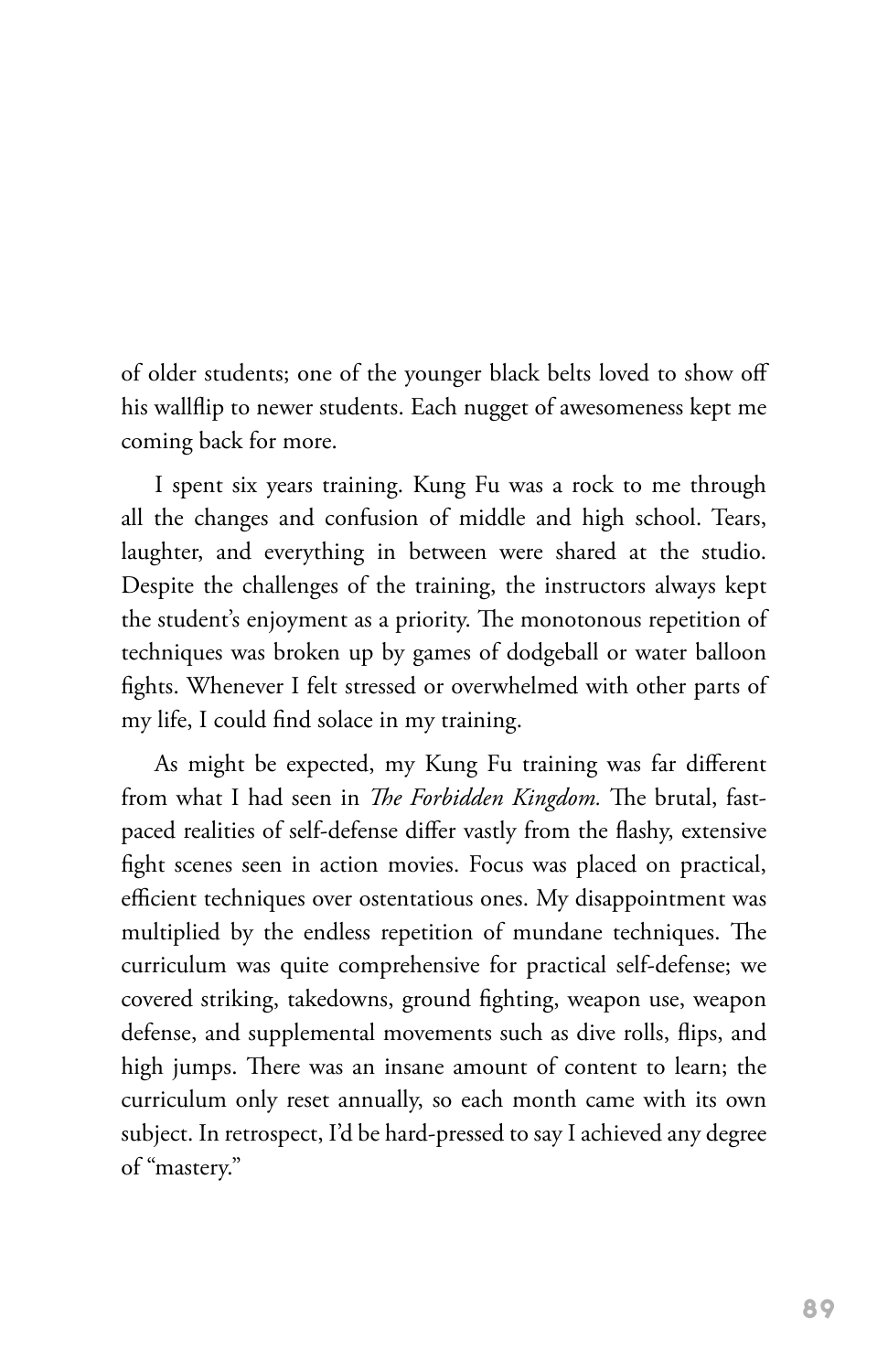I was deemed ready to take my Black Belt Test after five years when I was sixteen years old. There were two different black belt tests at the studio, each occurring once a year: one for kids and one for adults. I desperately wanted to take the adult test. While a youth black belt carried the same status as an adult black belt, the test was less difficult and required less preparation; to me, this lowering of the bar seemed patronizing and undermined the validity of my hard work. Perhaps this was cleverly designed to push students to work harder; this was certainly the case for me. Thankfully, I was deemed ready to take the adult test with two other students, Dave and Addison. They were a fair bit older, mid-thirties, and I admired them a lot; they were incredibly skilled and worked extremely hard in preparation. I felt inadequate training with them. As a gangly teenager, I had awkward, flailing techniques that were a stark contrast to their smooth, polished ones.

The pressure leading up to the test was a palpable weight on my shoulders. I felt like I'd never be good enough. Every day for almost a year, I would do some form of training to prepare. Occasionally, I would take over instructing lower-level courses at the encouragement of the studio head; he told me one of the best ways to study is to teach others.

The instructors were frustratingly vague with the details of the test, further increasing my anxiety. My instructors told me we had to know the entirety of the curriculum and demonstrate requested techniques. They also mentioned that there would be a written portion and an essay, but to my dismay they said nothing about the topics. The few details that I managed to glean were that the test would begin with a short but intense timed hike up Mt. Finlayson in the morning as a warmup, and then the test itself would take place at the nearby studio.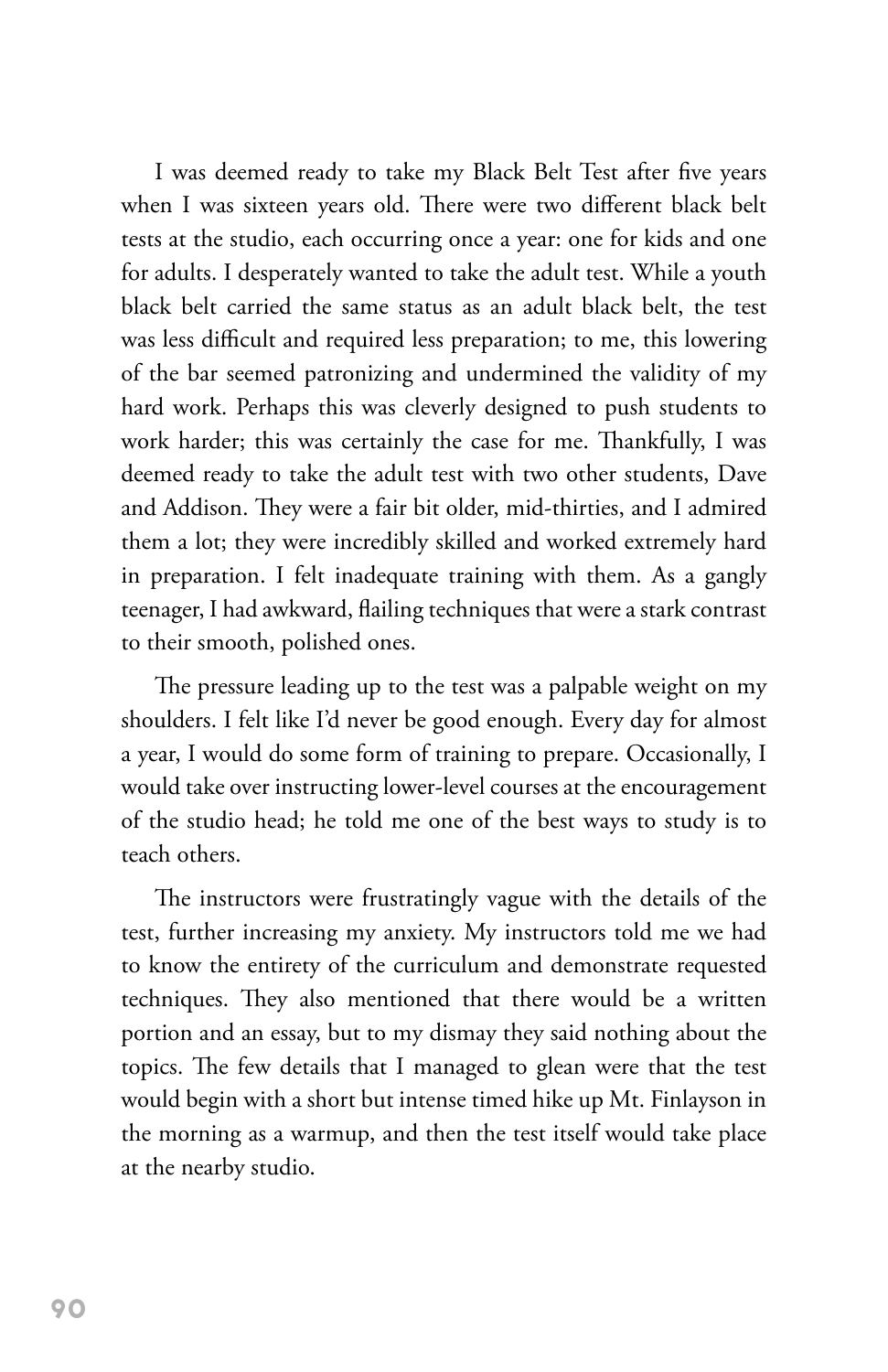## *It's a delicate balance to climb for success without building your own fall.*

The morning of the test was by far the hardest part of the day. My head was cloudy and my heart beat heavily in my chest. Everything I had worked for had built up to this. I met with Dave, Addison, and my instructor at the base of Mt. Finlayson at around 8:30 AM. After a brief warmup, we were off. The climb was incredibly easy; I blinked and it was over. A short twenty-six minutes and we had scaled the mountain, four minutes faster than our supposed goal. We made it up and down so fast that we were early for the next part of the test.

While Dave and I shook with nervous energy, Addison was a paragon of composure. It seemed like he was preparing to kick his feet up for a lazy afternoon instead of undertaking a monumental test of perseverance and skill. Addison's calm demeanour helped ease Dave's and my tension. However, our tranquil moment was banished once we stepped into the studio.

We were greeted by a wall of intimidating stares. The thirteen Black Belts overseeing the test were lined up along the wall behind the studio head, Bob. Despite knowing many of them for years, there was no joviality present. I felt as if I were on trial. A dozen judging eyes bore into me. After a brief introduction, our first challenge began. They lit a candle and told us to maintain a horse stance—legs wide, knees bent to 90°— until the candle burnt out. The first few minutes were bearable, but eventually, my already sore legs turned to jelly. However, the mental strain far outclassed the physical one; the endless blank stares brought me to the brink of panic.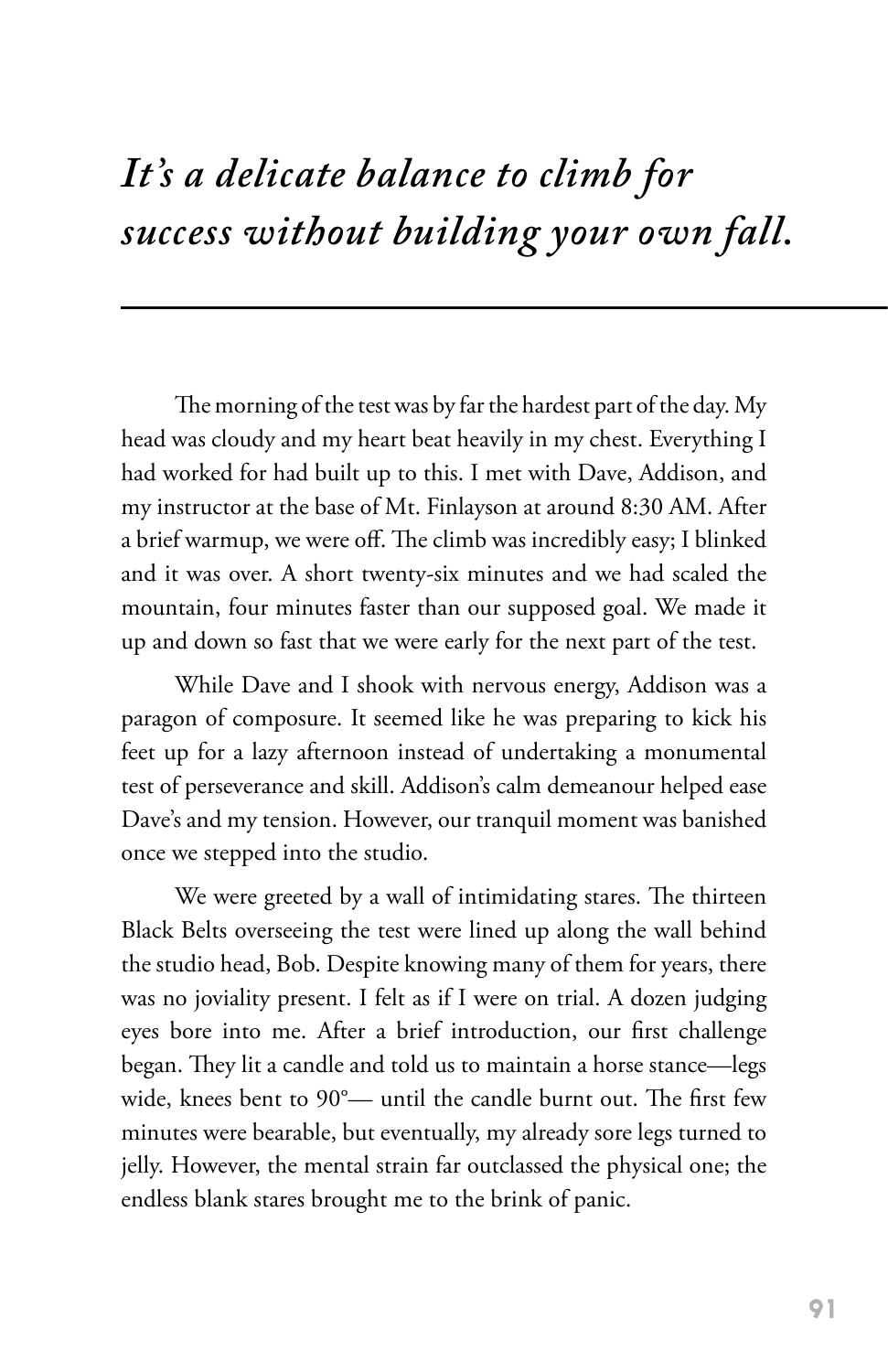# *Kung Fu was a rock to me.*

Unfortunately, Dave and I didn't make it through the challenge unscathed. While the candle only burnt for nine minutes, our legs wouldn't hold and both of us fell multiple times. Only Addison, true to his indomitable character, lasted the full duration. No comments were made from the testers, and we moved on to the next phase.

 We were told we would be sparring with each black belt in succession for two-minute rounds. After that, we would then go through the order again and wrestle each black belt for the same duration. The testers formed circles around each of us and would viciously push us back into the centre if we got too close to the edge. Strangely, I found this section to be the most enjoyable. It felt liberating to be able to fight back against my judicators. My relief was short-lived, however. Within minutes, my chest was burning from the intensity. My numb legs struggled to support me, and I felt as if I was moving through molasses. The brutality was further punctuated by faint retching from another corner of the room. I couldn't spare a moment to glance, but afterwards I learned they had buckets ready in case any of us vomited; to my surprise, it was Addison who had to use the bucket. After an hour of being rag-dolled and used as a punching bag, I felt as if I had been put through a washing machine. Thankfully, the next portion was the written exam.

The respite was heavenly, but the written exam came with its own challenges. My exhaustion was so strong that I had to use both hands to hold my pencil. Additionally, my head was so foggy that the convoluted questions in the short answer section made little sense. For example, one question asked for an example of movement within non-movement. The essay question further confused me. It described a scenario where while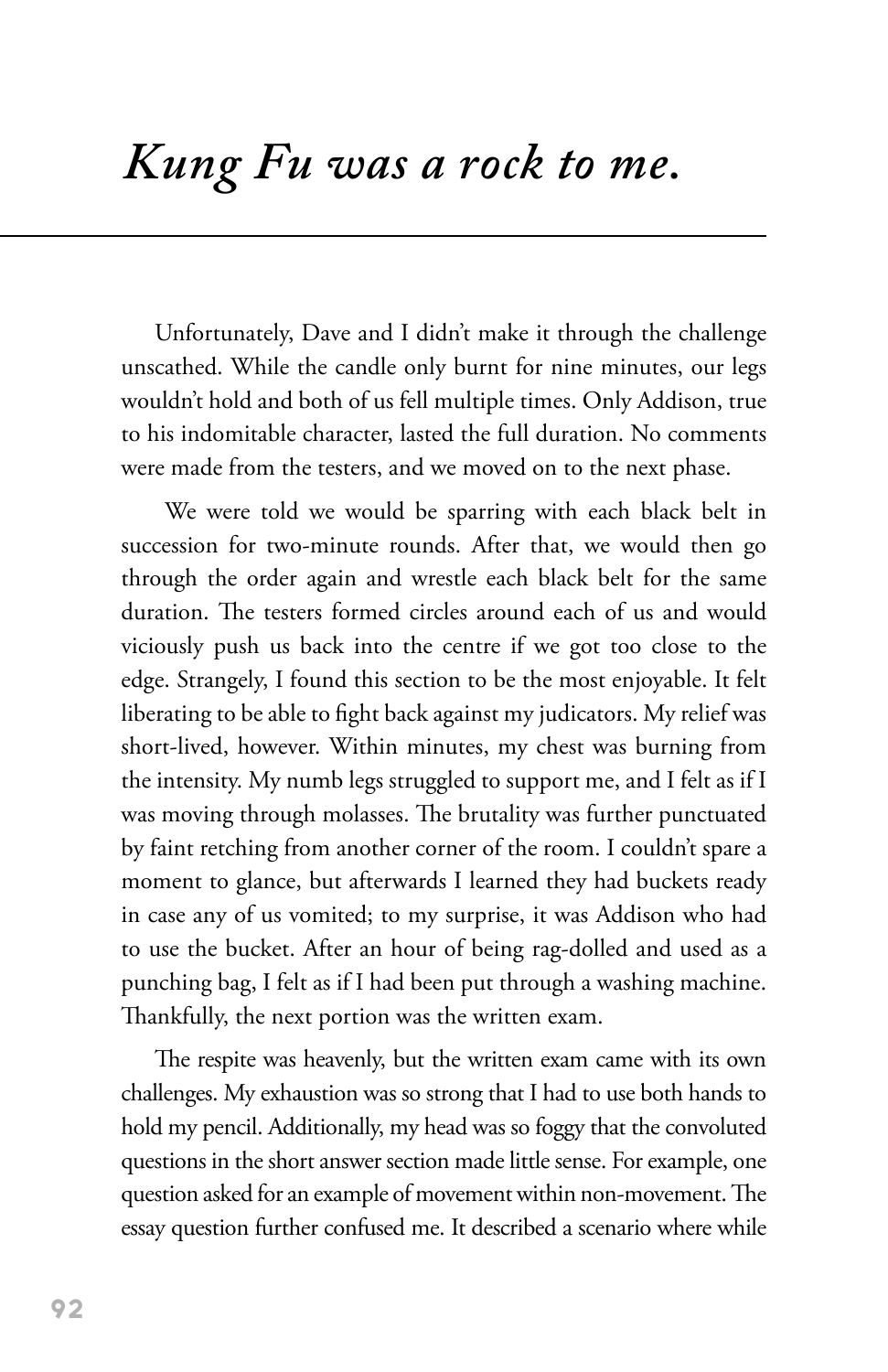standing on a frozen lake one sees both a man and a woman fall through the ice. With no opportunity to go for help, and equal distance from both, who should you save? To this day, I struggle to provide a suitable answer. I answered that I would save the woman because I felt that if the man was larger, he would be more likely to survive in the frozen waters long enough for help to arrive. After my rudimentary answers, I was not feeling confident in my chances.

The final portion of the exam would be a technique demonstration. To my surprise, this was the quickest and simplest part of the exam. After a year of study, Addison, Dave, and I performed the techniques with little difficulty. All consideration for our tiredness vanished upon the conclusion of the exam.

With bated breath, we hung on Bob's every word. He expressed how proud he was to see how far each of us had come, and that each of us deserved recognition. But he had only one black belt to give today and asked each one of us who we thought had earned it. As soon as the words left his mouth my heart sank. I knew it wouldn't be me. Despite all my hard work, Addison and Dave were far more proficient than me and had performed better throughout the exam. Unfortunately, they both seemed to agree. I wasn't anybody's choice for receiving the black belt. I answered that Addison should get it, and Dave and Addison each answered that the other should.

Much to my surprise, however, this was simply another test! With a great smile, Bob confessed that each of us would receive a black belt. Gone was the air of gravity; smiles, laughter, and congratulations filled the room. While the final test may have seemed cruel, it provided me with valuable clarity. Despite working my hardest, I wasn't the best or most deserving of a black belt. I didn't have to be though; I had proven my dedication and perseverance and followed through with my training.

But I wasn't satisfied. The praise and congratulations from friends and family felt hollow to me. Despite fulfilling all that was required,